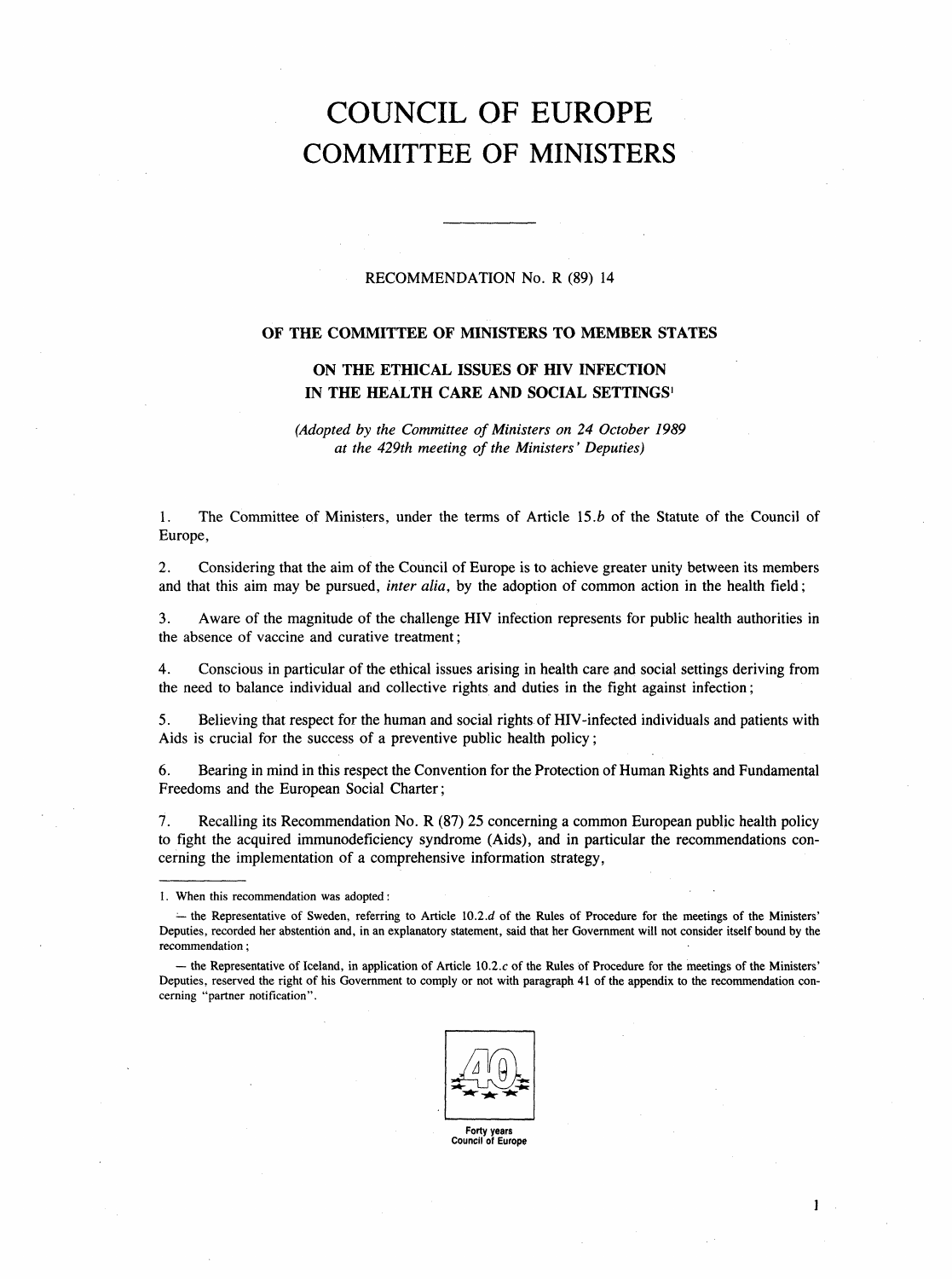8. Recommends that the governments of member states:

9. - ensure that the principles contained in the appendix to the recommendation, drawn up in the light of present knowledge, are reflected in the application of national public health policies to fight HIV infection;

 $10.$  - for this purpose, ensure that the recommendation is brought to the attention of all those individuals and bodies responsible for the drawing up and implementation of policies to fight HIV infection.

## Appendix to Recommendation No. R (89) 14

# I. Public health policy

11. In this connection, the three main ethical and legal issues to be addressed are:

12. - whether to introduce voluntary testing, or various forms of screening;

13. - whether to offer infected persons the same guarantees of confidentiality as other patients;

14. - whether to introduce restrictive measures.

15. In the light of present knowledge, voluntary testing, integrated into the process of counselling, is the approach which is most effective from the public health point of view, and most acceptable ethically and legally, provided that it is supported by vigorous information campaigns, full respect for confidentiality and the implementation of a nondiscriminatory policy.

A. Voluntary testing and screening

16. It follows from the above that public health authorities are recommended to:

a. In relation to counselling and voluntary testing:

17. - ensure that voluntary testing is easily accessible at sites such as STD (sexually transmitted diseases) clinics, primary health care services, in particular general practitioners' practices, as well as drug treatment centres; that such services respect confidentiality, are always accompanied by counselling and are free of charge (or covered by social security through a confidential system);

18. - provide training for counselling allowing for the acquisition of the necessary skills by large numbers of health care and social workers, especially at primary health care level, and by health care volunteers;

19. - ensure that counselling services are consensual and confidential, provide for continuing psychological and practical support, are respectful of the dignity and autonomy of individuals and assist them in understanding their rights and responsibilities in relation to HIV infection;

20. - promote and regularly evaluate information and education strategies for the general public and those likely to engage in risk behaviour, and promote research on behaviour and attitudes associated with HIV transmission, factors favouring behaviour change and its maintenance;

21. - intensify targeted health information and education programmes for those who are potentially exposed, stressing the importance of risk behaviours;

22. - ensure that those population groups most difficult to reach (such as ethnic minority groups, the sensorily deprived, those with learning difficulties) are effectively informed through targeted outreach campaigns;

23. - consider seriously non-coercive pragmatic approaches (for example, the availability of sterile syringes and needles for drug misusers, the provision of instructions on methods of cleaning needles and the availability of condoms in prison), to reduce probabilities of transmission in relation to high-risk situations; such measures should be part of a comprehensive preventive policy including information, counselling and treatment;

24. - promote the adoption of non-discriminatory policies in all settings concerned and ensure their implementation (see below under V);

 $\sim 10^6$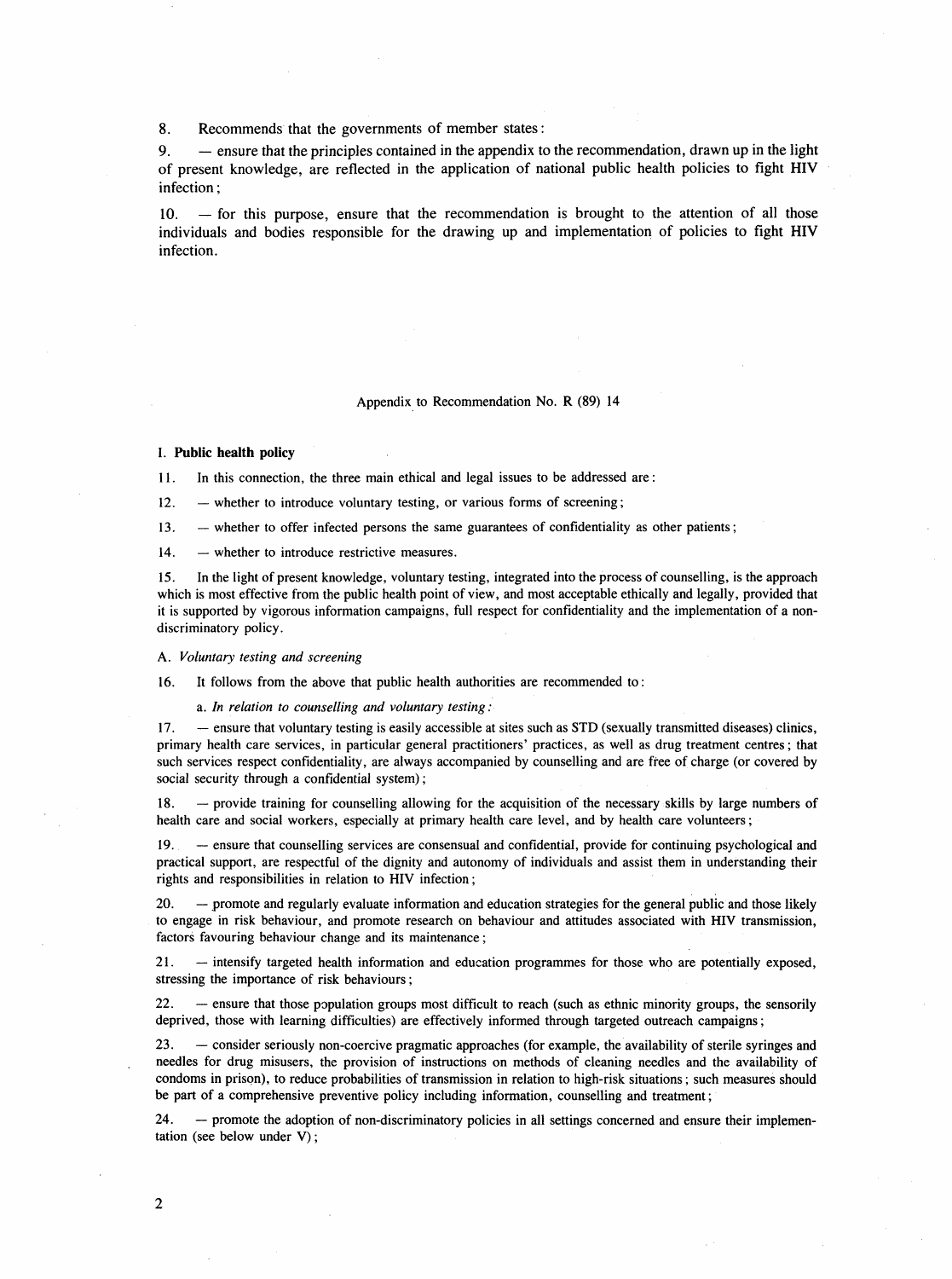# b. In relation to systematically offered screening:

25. - carefully examine the advisability of introducing systematically offered screening programmes as a preventive measure in the light of various issues, namely:

- 26. the rationale of the proposed programme,
	- the population to be screened,
	- specific prevalence rates,
	- the test method to be used,
	- the intended use of data obtained from screening,
	- how results are to be communicated to the person tested and how pre- and post-test counselling is to be accomplished,
	- the social impact of screening,
	- legal and ethical considerations raised by the proposed screening programme;

27. - delegate to health care staff the task of identifying, in the light of specific prevalence rates, groups and individuals to whom targeted testing should be offered, respecting informed consent and confidentiality of data;

28. - ensure that, in order to fulfil the preventive objective of systematically offered screening programmes, counselling services are offered to all individuals to be screened;

#### c. In relation to systematic screening (routine):

29. - in the light of present knowledge and in the absence of curative treatment, consider systematic screening unethical and contrary to the rights of individuals, if carried out automatically on population groups without informed consent and without counselling, because it overrides the principles of autonomy and physical integrity, affects the privacy of the individual, and is likely to have serious psychological, social and financial consequences for the individual;

30. - ensure that such procedures are not carried out by drawing the attention of health care staff and services to the ethical unacceptability of these measures;

d. In relation to mandatory screening:

31. - fully implement mandatory screening in respect of donations of blood, and those donating mother's milk, organs, tissues, cells and semen, in compliance with the usual strict requirements of informed consent and regulations for confidentiality of data;

32. - carefully examine how results are to be communicated to the person tested and how pre- and post-test counselling is to be accomplished;

e. In relation to compulsory screening:

33. - consider, in the absence of curative treatment, and in view of the impossibility of imposing behaviour modification and the impracticability of restrictive measures, compulsory screening as being unethical, ineffective, unnecessarily intrusive, discriminatory and counterproductive;

34. - ensure that compulsory screening is not introduced for any population group and especially for any given population group such as "captive" populations, for example prisoners, immigrants and military recruits;

35. - make available information and counselling to such groups.

B. Confidentiality

36. Public health authorities are recommended to:

 $-$  In relation to the reporting of cases:

37. - ensure that the reporting of Aids cases and, where required by health authorities, of seropositivity is used for epidemiological purposes only and therefore carried out in strict compliance with appropriate confidentiality regulations, and in particular that data are transmitted on a non-identifiable basis:

38. - to avoid any possible discriminatory use of sensitive health-related data,

39. - to avoid discouraging individuals from seeking voluntary testing;

 $-$  In relation to the patient-health care worker relationship:

40. - strongly support respect for confidentiality, if necessary by introducing specific policies and by promoting educational programmes for health care workers to clarify confidentiality issues in relation to HIV infection;

 $3<sup>1</sup>$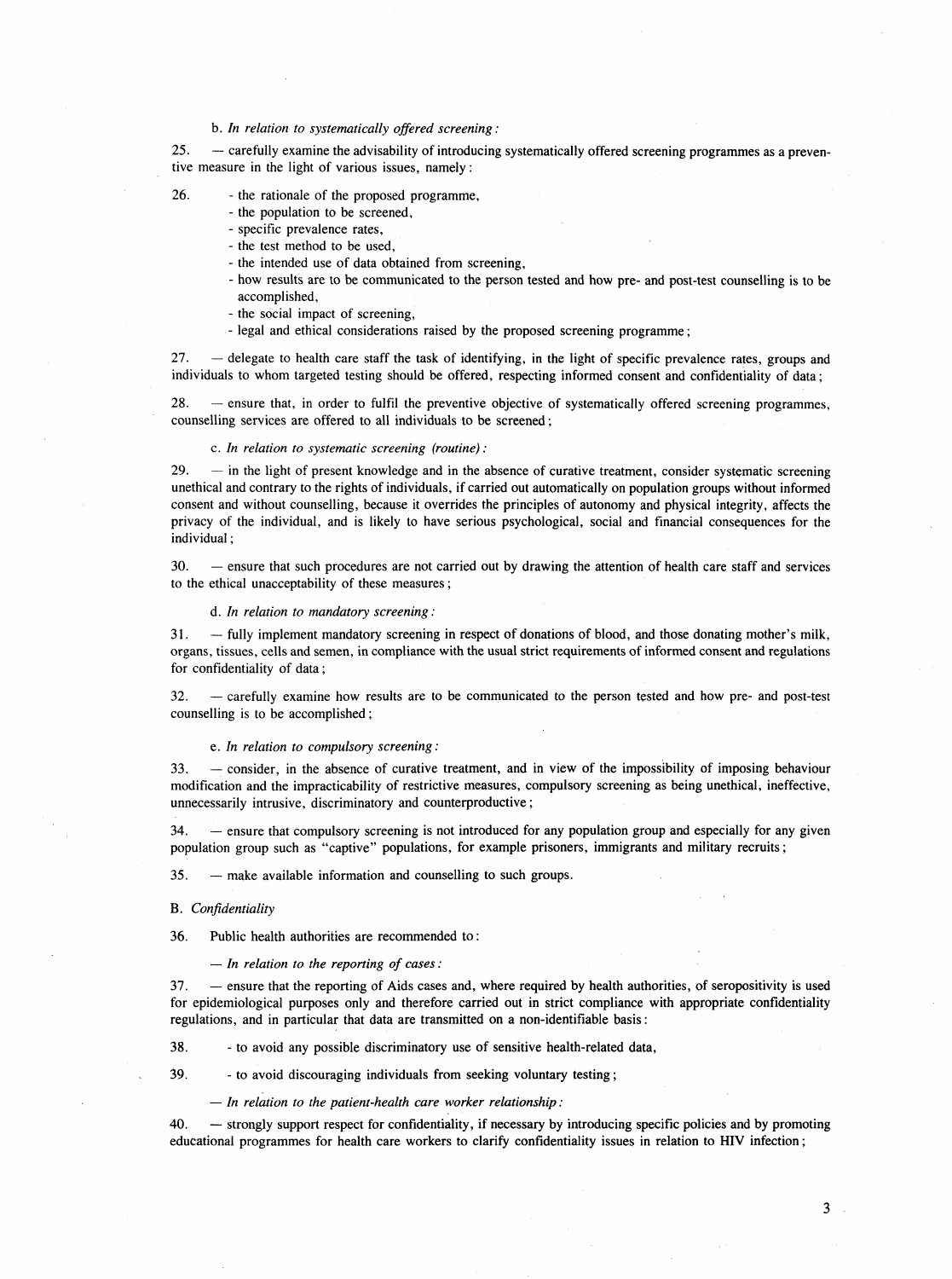# $-$  In relation to partner notification:

 $41.$  - ensure that as a general rule there is no partner notification without the consent of the patient, and consider procedures of consultation in accordance with national codes of medical ethics and regulations for the extreme case where a patient refuses to co-operate in the notification of an unsuspecting third party known to the health care worker;

42. - ensure that the autonomy and the dignity of the patient are fully respected in this context as well as confidentiality:

43. - draw the attention of health care staff to the crucial role extensive counselling plays for successful partner notification;

44. - draw the attention of health care staff to the importance of assisting patients in understanding their responsibility towards partners;

45. - support partner notification within a comprehensive preventive strategy providing accessible services including confidential provider referral where necessary without patient identification.

#### C. Health controls

46. Public health authorities are recommended to:

47. - refrain from introducing restrictions on freedom of movement through ineffective and costly border procedures, for travellers of all kinds, including migrant workers;

48. - - not resort to coercive measures such as quarantine and isolation for people infected with HIV or those who have developed Aids.

# II. Health care workers

49. The general rules applying to the workplace (see section V.A) also apply to health care settings; additional recommendations are however needed in view of the specific caring duties of health staff and the ethical and legal consequences involved.

#### A. Prevention

a. Education and training:

50. - health care workers should receive appropriate education about the human immunodeficiency virus, about infection by the virus, about its psychological and social implications, and about the prevention of infection; such education should also explain the general ethical and legal issues in relation to HIV infection including its possible recognition as an occupational disease; this education should be integrated into basic, in-service and further education;

 $51.$  - health care workers directly in contact with patients should in particular be educated in:

- 52. routine use for all patients of safe-handling techniques and procedures for the control of infection by blood and such body substances that might transmit infectious diseases and HIV in particular,
- 53. epidemiological trends of HIV infection to help them identify those persons to whom voluntary testing should be proposed,
- 54. counselling techniques and methods helping to give the necessary psychological support to the patient,
- 55. ethical and legal issues in relation to HIV infection;

56. - pre-hospital emergency care providers should also receive basic as well as continuing education on methods to prevent transmission of infectious diseases.

b. Methods and procedures for the prevention of infection in health care settings:

57. - in order to protect health care workers whose job involves exposure to blood, body fluids, or tissues suspected of being infected, permanent and enforceable standards should be adopted as regards standard operating procedures related to the treatment of blood-borne diseases; emphasis should be laid upon precautions designed to prevent needle-stick injuries, and these should be used routinely for all patients;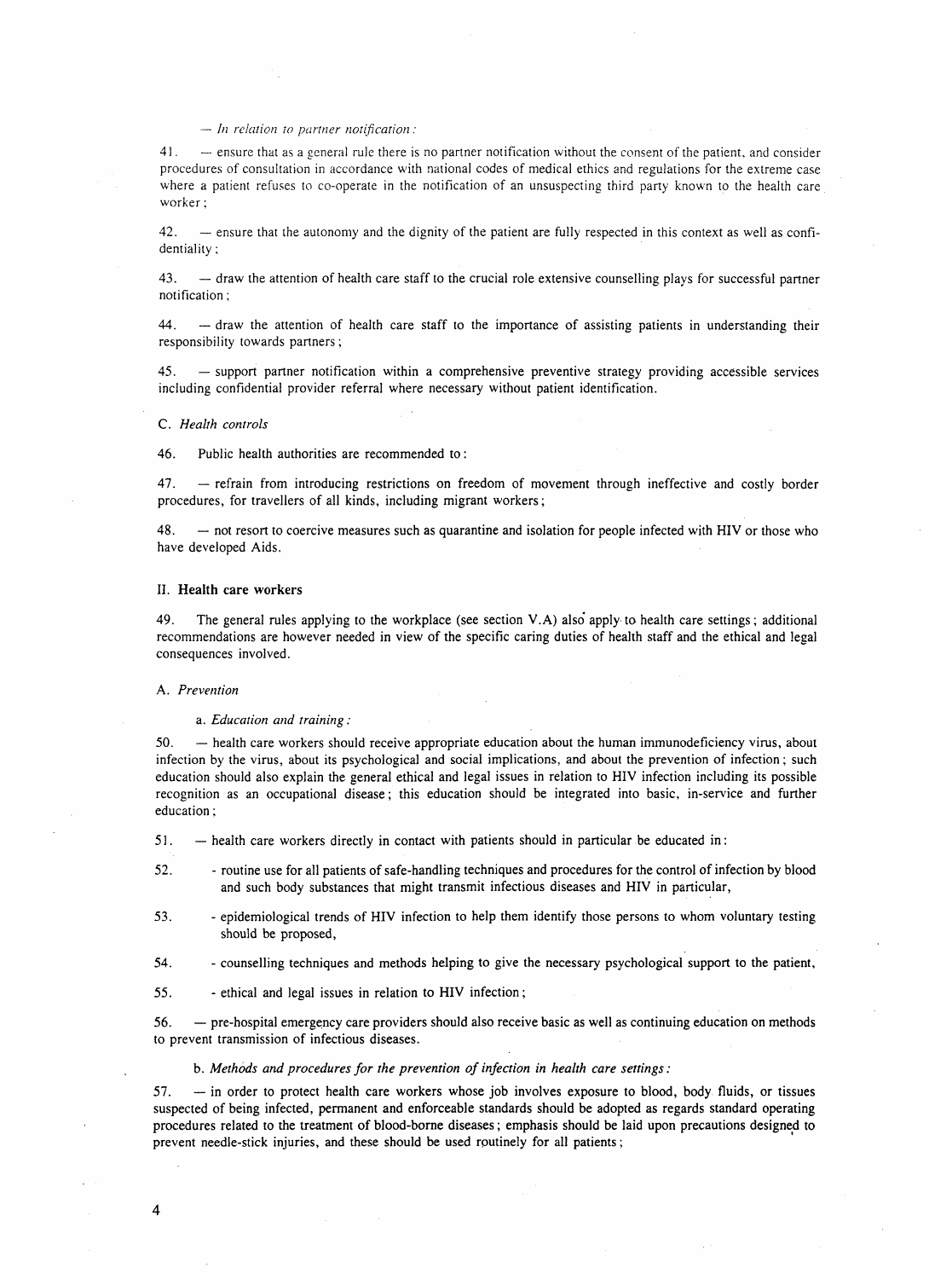58. - these standards should be elaborated on the basis of an evaluation of the potential exposure of health care professionals to infection, through an examination of their working conditions and the specific tasks which they might encounter<sup>1</sup>;

59. - health care workers should consider all patients as potentially infectious and should adhere rigorously to precautions concerning blood, body fluids and tissues or other control of infection procedures;

60. - hospitals and other medical facilities should, under the supervision of health authorities, implement a system of control and protective measures (including standard operating procedures); in parallel, health care staff should receive appropriate training, adequate protective equipment should be made available and adherence to recommended control procedures should be monitored; in case of failure, counselling, education and retraining should be made available.

#### c. Medical and psychological support for health care staff:

 $61.$  - health authorities or other employers concerned should make available (free of charge) to any health care professional who cares for HIV patients and who may be at risk of infection:

62. - medical counselling as a result of the above-mentioned monitoring,

63. - psycho-social counselling to cope with the strain which health care professionals caring for HIV-infected or Aids patients may undergo;

64. - following a known or suspected parenteral accidental exposure to blood, body fluids or tissues, serological testing and counselling should be made available; such a monitoring programme should include strict provisions for the protection of the confidentiality of test results.

#### B. Health care staff infected with HIV

 $65.$  - should be informed and counselled about potential risks associated with taking care of patients with transmissible infections and about measures to minimise the risk of exposure both for themselves and for their patients;

66. - should refrain from undertaking any "medical activities" that might create even a minimal risk of transmission to patients (this approach also applies to seropositive health care professionals working independently);

67. - should be counselled, when appropriate, to seek either job restructuring or reallocation of work (if such possibilities exist) or flexible scheduling;

68. - should be informed of provisions and procedures allowing for the possible recognition of HIV infection as an occupational disease or accident at work.

#### C. Duty of health care professionals

 $69.$  - all health care workers have an obligation to care for people infected with HIV and Aids patients; only when employee protection is clearly insufficient (lack of protective equipment, training, etc.) may the health care professional decline to perform tasks involving risk. Therefore:

- 70. a health care worker may not ethically and/or contractually refuse to treat a patient whose condition is within his current realm of competence solely because the patient is seropositive;
- 71. any health care worker who is not able to provide the care and services required by a person with Aids should refer the patient to those doctors or facilities which are equipped to provide such services; until the referral can be accomplished, the doctor must care for the patient to the best of his/her ability;
- 72. the principle of freedom among doctors to choose whether or not to treat patients has to be implemented in such a way that it does not support discrimination against individuals or groups of patients; it should be consistent with rules governing the doctor-patient relationship;
- 73. any violation of these principles should be reported to the competent authority which will act according to legislation.

<sup>1.</sup> The following classification of risk-related tasks should be recommended:

 $-$  Category I: requires protective equipment to be worn during the task;

<sup>-</sup> Category II: the task belonging to Category I might occur unexpectedly, therefore protective equipment should be easily and immediately accessible;

<sup>-</sup> Category III: does not require any protective equipment.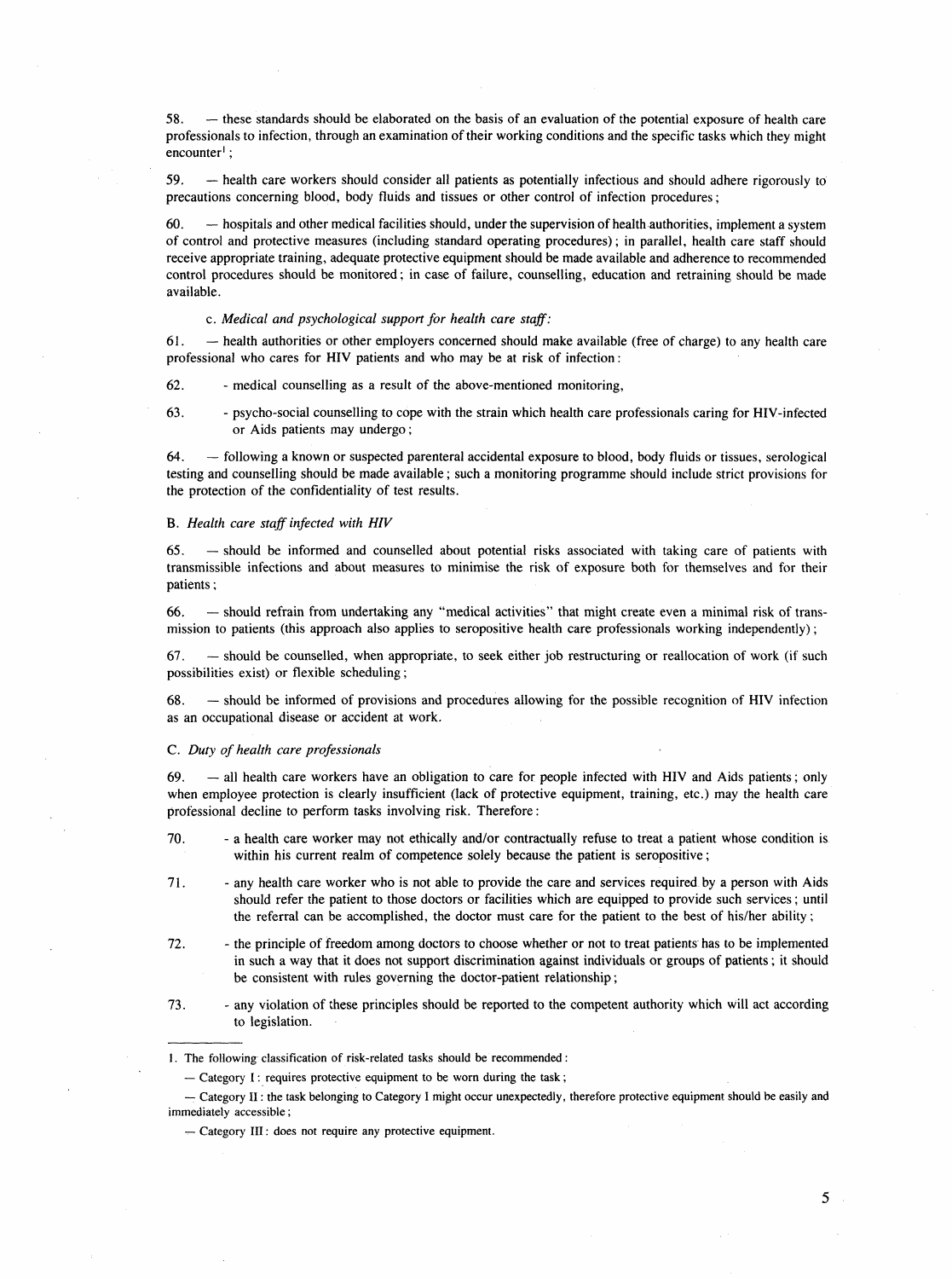# III. Health care and social assistance

74. Discrimination by health care and social services, public or private, should be considered unethical and the interests of social solidarity, where those of the individual and society converge, should be given priority.

75. Public health authorities are therefore recommended to:

#### $-$  In relation to social security:

76. - ensure that health care both in- and out-patient, preventive and therapeutic, is either free of charge or that costs are reimbursed in accordance with existing social security systems;

#### - In relation to health care services:

77. - ensure full provision without discrimination of a comprehensive range of preventive activities and services such as information, counselling, testing, psychological support;

78. - offer a full range of health care services, both in- and out-patient, including terminal care, staffed by multidisciplinary teams, so that preference can be given to those services which are considered to correspond best to the psychological and social requirements of individuals;

#### $-$  In relation to social assistance:

79. - ensure co-operation between social workers and health care workers to help those infected in maintaining an integrated and productive life within the community, and to assist them with psychological, family, social, employment, financial and legal questions;

80. - promote domiciliary health care and home-help services and the setting up of self-help groups by supporting voluntary associations.

## IV. Epidemiological research

81. With a view to their possible contribution to the planning of information and education campaigns as well as health care services, the introduction of epidemiological surveys should be considered as a means of assessing the incidence and prevalence of the infection. To balance the ethical and legal issues they raise and to meet scientific requirements, it is recommended that:

82. - before authorising epidemiological studies of seroprevalence on representative samples of the population, authorities should:

- ensure that such studies are carried out in compliance with ethical and legal requirements,

- assess carefully the scientific value of the prospective results in terms of public health strategies;

83.  $-$  if such studies are authorised, the public should be adequately informed;

84. - if national legislation or regulations allow for testing to be carried out without consent, results should be unlinked and consequently anonymous;

85. - if testing is to be carried out with consent, linked testing should be done on those who accept and an unlinked test should be offered to those refusing a named testing;

86. - counselling and voluntary testing should as much as possible be made easily available in settings where unlinked testing is carried out.

#### V. Social settings

87. As HIV is not transmitted through normal social contact, because of its long latency period and because there is no evidence that HIV infection implies by itself impaired occupational performance, there is no justification for screening for evidence of HIV infection in the workplace or in educational settings. Similarly, discrimination in relation to accommodation cannot be justified.

# A. Employment

88. It is recommended that the competent authorities ensure that:

- Before employment:

89. - any practice by public or private employers to compel a prospective employee to submit to a test for evidence of HIV infection is vigorously opposed; the prospective employee should not be subjected to pressure to disclose whether he/she is infected with HIV;

90. - no sanction is imposed subsequently if evidence later emerges of an HIV-positive test prior to recruitment;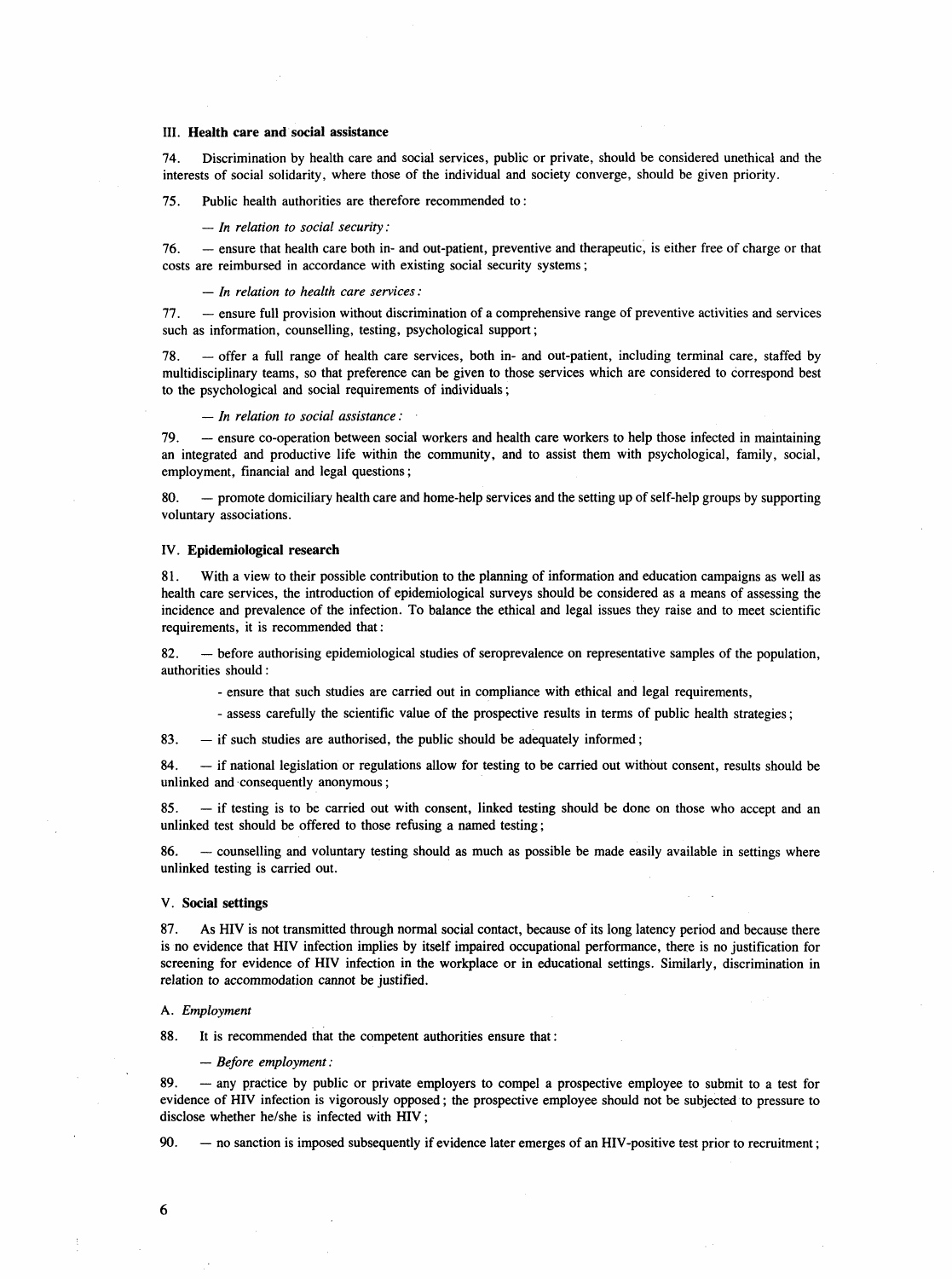# $-During$  employment:

91. - employees are not compelled to undergo screening for evidence of HIV infection or to reveal detailed information about personal behaviour;

92. - employers see to it that their staff management policies provide HIV-infected employees with the same rights and benefits offered to employees with other predispositions, illnesses and disabilities;

93. - memployees with any disease or disability, including HIV infection, are treated fairly and with understanding and are allowed to continue working as long as they are able to do so;

 $-$  In relation to occupational health services:

94. - occupational health care staff are on no account compelled by an employer to carry out HIV screening on applicants or employees;

95. - occupational health care staff, if informed by an employee of a possible HIV infection, treat the employee's case with the usual rules of confidentiality and use such information only in the interest of the patient's health;

96. - on no account the occupational health care staff reassess his aptitude in the light of such information (unless the employee might risk exposure to factors in the workplace potentially detrimental to his health); and on no account should they be required to inform the employer of the condition of any worker who is HIV infected;

97. - employers have a duty to protect the confidentiality of medical information relating to their employees, particularly as concerns HIV infection; therefore, health data should only be handled and stored by authorised personnel who are bound by rules on medical confidentiality;

 $-$  In relation to staff management policies and information programmes:

98. - employers, top-level management and trade union leadership openly and unequivocally adopt nondiscriminatory employment policies and initiate, support and finance educational programmes about HIV infection, its transmission and preventive measures;

99.  $-$  the occupational health doctors co-operate closely in the development of such programmes.

# B. Education

100. It is recommended that the competent authorities ensure that:

 $-$  In relation to screening:

101. - compulsory screening programmes are not introduced for pupils, students and teachers as a selection procedure;

- In relation to staff management policies:

102. - all recommendations listed under "employment" are followed with respect to teachers;

- In relation to information programmes:

103. - school health education programmes about HIV infection and Aids are an integral part of a more planned and sequential programme of comprehensive school health education which includes education for family life and sex education; they should start before pupils reach the age of puberty;

 $104. - a$  vigorous training programme is initiated for the teachers and health educators involved;

105.  $-$  such programmes are developed in close co-operation with school health services and health care staff in the community to ensure consistency of information and appropriate follow-up by health care staff (such as counselling, testing);

 $-$  In relation to confidentiality:

106. - school health staff, teachers and other educational staff all strictly respect the principles of confidentiality;

107.  $-$  decisions on whether to inform the school of the presence of an HIV-infected child or adolescent are taken only when in the interest of the person in question on a case-by-case basis and after a consultation among, if possible, the infected person, the parents, the teachers and the health care staff.

# C. Housing

108. It is recommended that the competent authorities:

109. - contact housing agencies to provide them with information on HIV infection, on the social rights of individuals, on sanctions in case of discriminatory policies;

110. - promote the organisation of suitable housing arrangements integrated within the community for people infected with HIV in need of accommodation.